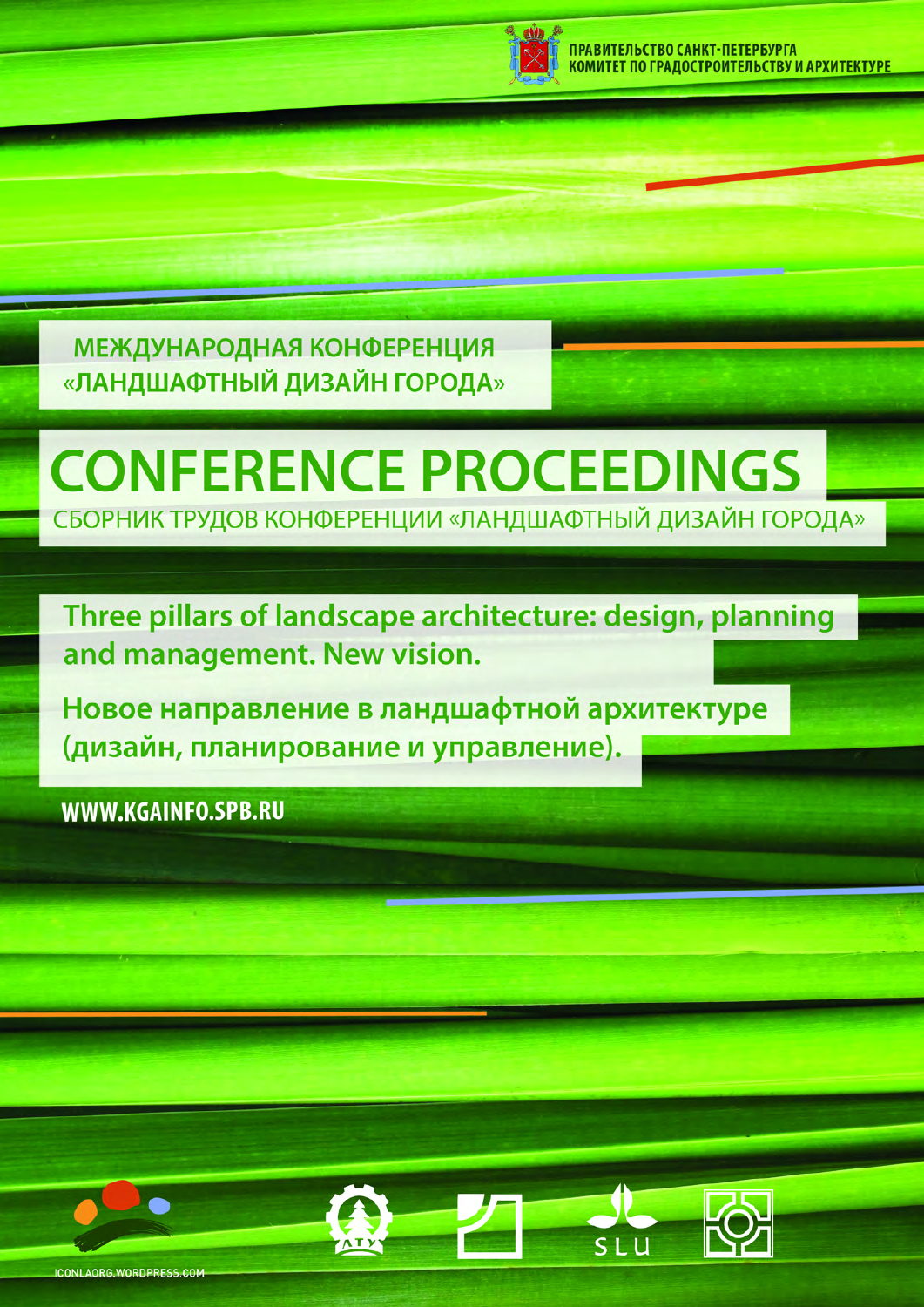Saint-Petersburg State Forest Technical University City of Saint-Petersburg

Swedish University of Agricultural Sciences, Sweden Uppsala, Sweden

## THREE PILLARS OF LANDSCAPE ARCHITECTURE: DESIGN, PLANNING AND MANAGEMENT. NEW VISIONS

International conference proceedings

7 — 8 June 2017 Saint-Petersburg, Russia

## НОВОЕ НАПРАВЛЕНИЕ В ЛАНДШАФТНОЙ АРХИТЕКТУРЕ (ДИЗАЙН, ПЛАНИРОВАНИЕ И УПРАВЛЕНИЕ)

Сборник трудов международной конференции

 $7 - 8$  июня 2017 года Санкт-Петербург, Россия

Saint-Petersburg State Polytechnic University Polytechnic University Publishing House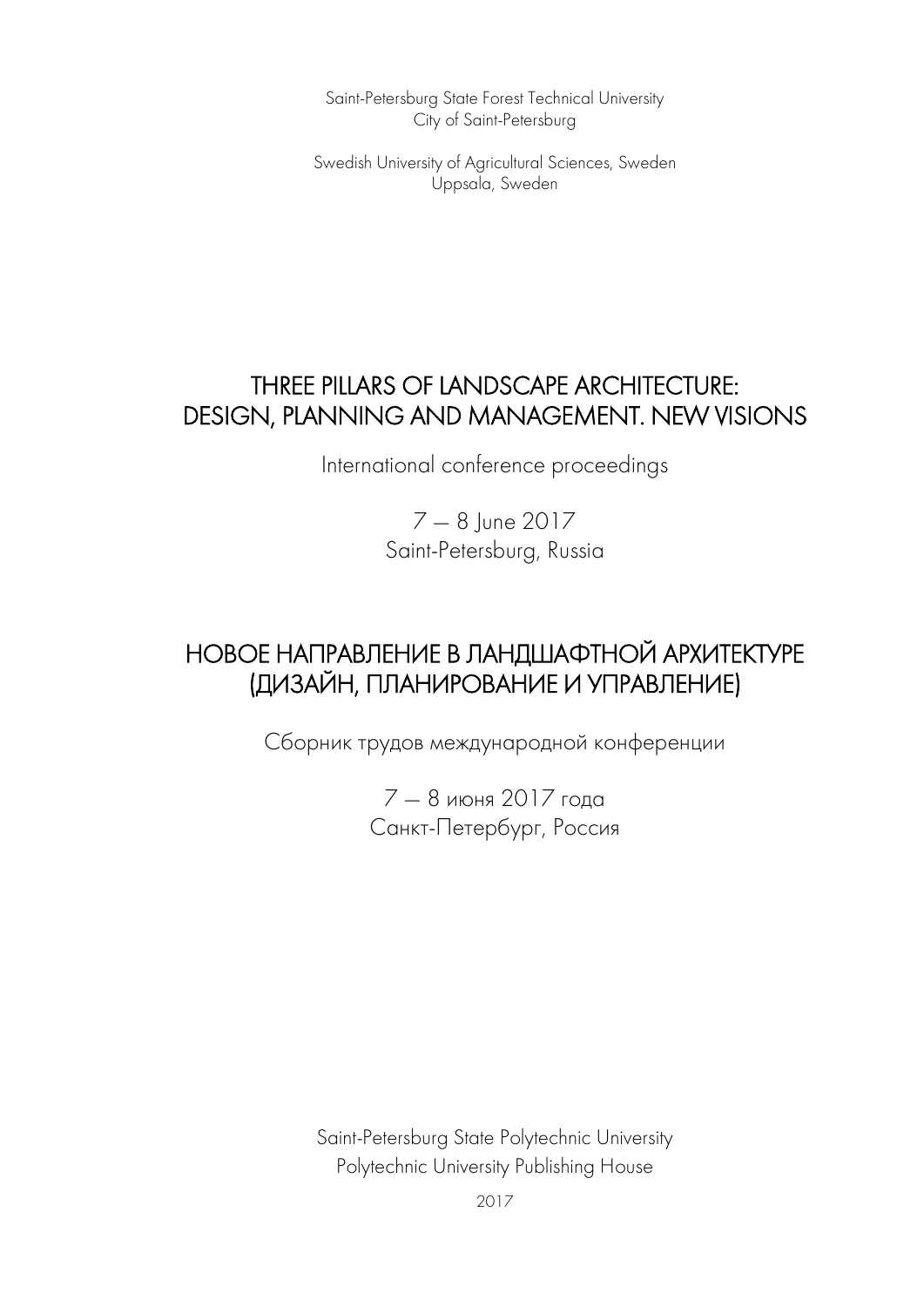ББК 85.118.7 H74

Three pillars of landscape architecture: design, planning and management. New visions: Conference proceedings Eds: Ignatieva M., Melnichuk I., Saint-Petersburg State Polytechnic University, Polytechnic University Publishing House, Saint-Petersburg, 2017. — 168 p.

Новое направление в ландшафтной архитектуре (дизайн, планирование и управление): сборник трудов международной конференции  $7 - 8$  июня 2017 года. Санкт-Петербург, Россия. — СПб: Изд-во Политехн. ун-та, 2017. — с.

The published proceedings of the conference «Three pillars of landscape architecture: design, planning and management. New visions» comprises selected abstracts in English and Russian. The conference was held in St. Petersburg, Russia on  $7 - 8$  June 2017, and was an initiative supported by Saint-Petersburg Administration, Saint-Petersburg State Forest Technical University and Swedish University of Agricultural Sciences in Uppsala, Sweden. The abstracts came through the review process organized by the Conference Scientific Committee (Dr. Maria Ignatieva (Sweden) and Dr. Irina Melnichuk (Russia) with help of several reviewers from different European universities.

Сборник трудов конференции «Новое направление в ландшафтной архитектуре (дизайн, планирование и управление)» содержит тезисы, которые прошли процесс рецензирования, организованный М. Игнатьевой и И. Мельничук, с помощью рецензентов из различных европейских университетов. Конференция проводилась в Санкт-Петербурге с 7 по 8 июня 2017 года. Эта конференция была также изначально задумана и поддержана администрацией города Санкт-Петербург, Санкт-Петербургским государственным лесотехническим университетом и Шведским университетом сельскохозяйственных наук в Упсале.

> Выпускающий редактор – Лариса Канунникова Chief Editor – Larisa Kanunnikova

Редакторы: Мария Игнатьева, Ирина Мельничук Editors: Ignatieva Maria, Melnichuk Irina

> © Saint-Petersburg State Forest Technical University, 2017 © Swedish University of Agricultural Sciences, Sweden, 2017

ISBN 978-5-7422-5780-6 © SPbSTU, 2017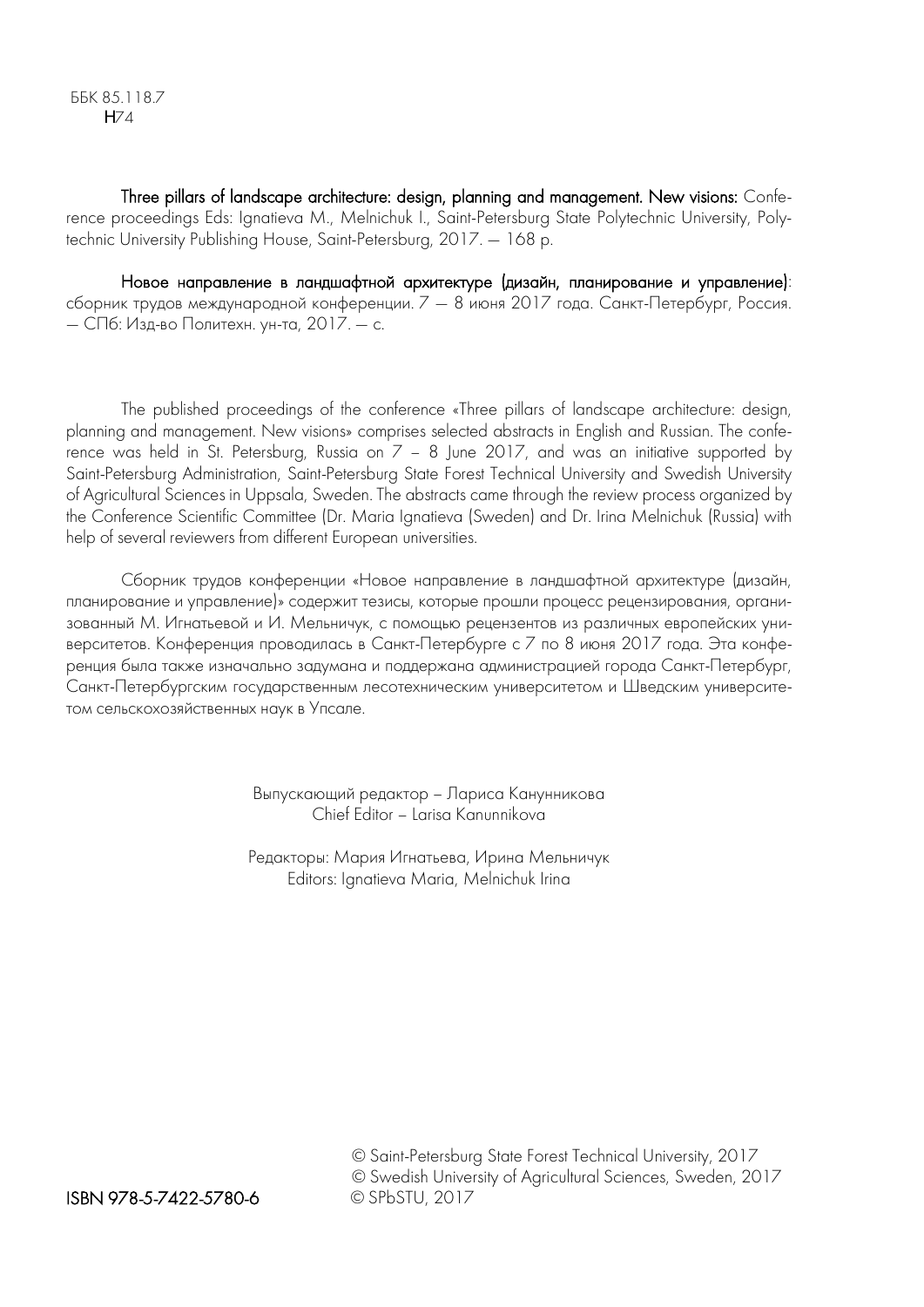### St. Petersburg green infrastructure and methods of its formation

Irina Melnichuk

St. Petersburg State Forest Technical University E-mail: melnichuk.irina@mail.ru

#### Introduction

St. Petersburg is the largest northern metropolis in Europe, with more than 5 million people, and its urban ecosystems are characterised by high anthropogenic pressure. The city is located in the transitional zone from moderately continental to moderately-marine climate. The average annual air temperature in St. Petersburg, according to long-term observations, is 5.6 °C. The coldest months of the year are December and February, with an average temperature of -7.9 to -10.4 °C, while the warmest is July, with an average daily air temperature of 19.5 °C. Another important characteristic of St. Petersburg that influences green area development is its geographical location on the shores of Neva Bay of the Gulf of Finland and islands of the Neva River delta. St. Petersburg is in a zone of high precipitation, with an annual average of 653 mm (http://www.infoeco.ru/). Air humidity is 78% on average. Water occupies 7% of the surface area of the city, which is among the highest for cities world-wide. There are 308 waterways (totalling 217 km) and 108 reservoirs, lakes, ponds and artificial pools (>1 ha), which occupy a total of 2087 ha. Most of the city's elevation is no higher than 4 m a.s.l. (Ignatieva et al., 2011).

Green areas are important components of the urban ecosystem and more are needed to improve the quality of the environment. In particular, urban vegetation forms the architectural and artistic image of the metropolis and gives it individuality and originality. At the same time, green areas are the basis of the urban ecological framework (Gorokhov, 2003).

In many cities in Russia, the green infrastructure is just a random collection of gardens and parks, boulevards and street plantings, which does not create a favourable ecological environment. The most significant limitation of such a system is considerable underdevelopment and lack of green areas in central regions of cities and their isolation from larger green patches in suburban residential areas and green belts (Vladimirov, 1986; Bolshakov, 2003). A similar situation prevails in St. Petersburg.

The low level of funding for the maintenance of green areas of St. Petersburg, against the background of increasing anthropogenic pressure (overuse, increasing traffic and related pollution), has led to significant deterioration of urban green infrastructure in recent decades. This is due to thelack of timely high quality maintenance, protection and restoration of green spaces (Frolov, 1998). There is also an urgent need for creating a comprehensive and innovative design and planning system. In addition, the fragmentation of green spaces and their uneven distribution across St. Petersburg (low level of availability of green areas in central districts compared with peripheral areas) are also resulting in decreasing ecological functions and in failure to supply important ecosystem services (Kurbatova, 2014).The problem of preserving the existing green infrastructure of St. Petersburg, increasing the amount of green areas and enhancing their quality is extremely urgent.

In accordance with the provisions of the Law of St. Petersburg (23 June 2010), the city's green infrastructure (also called «green fund») is a set of all green areas (including urban forest and other green areas in «green and forest-park zones» (a specific category usually recognised in Russian cities)) within the administrative boundary of St. Petersburg. These green areas are divided into the following five types: 1) Common green areas – areas used for recreational purposes by an unlimited number of people.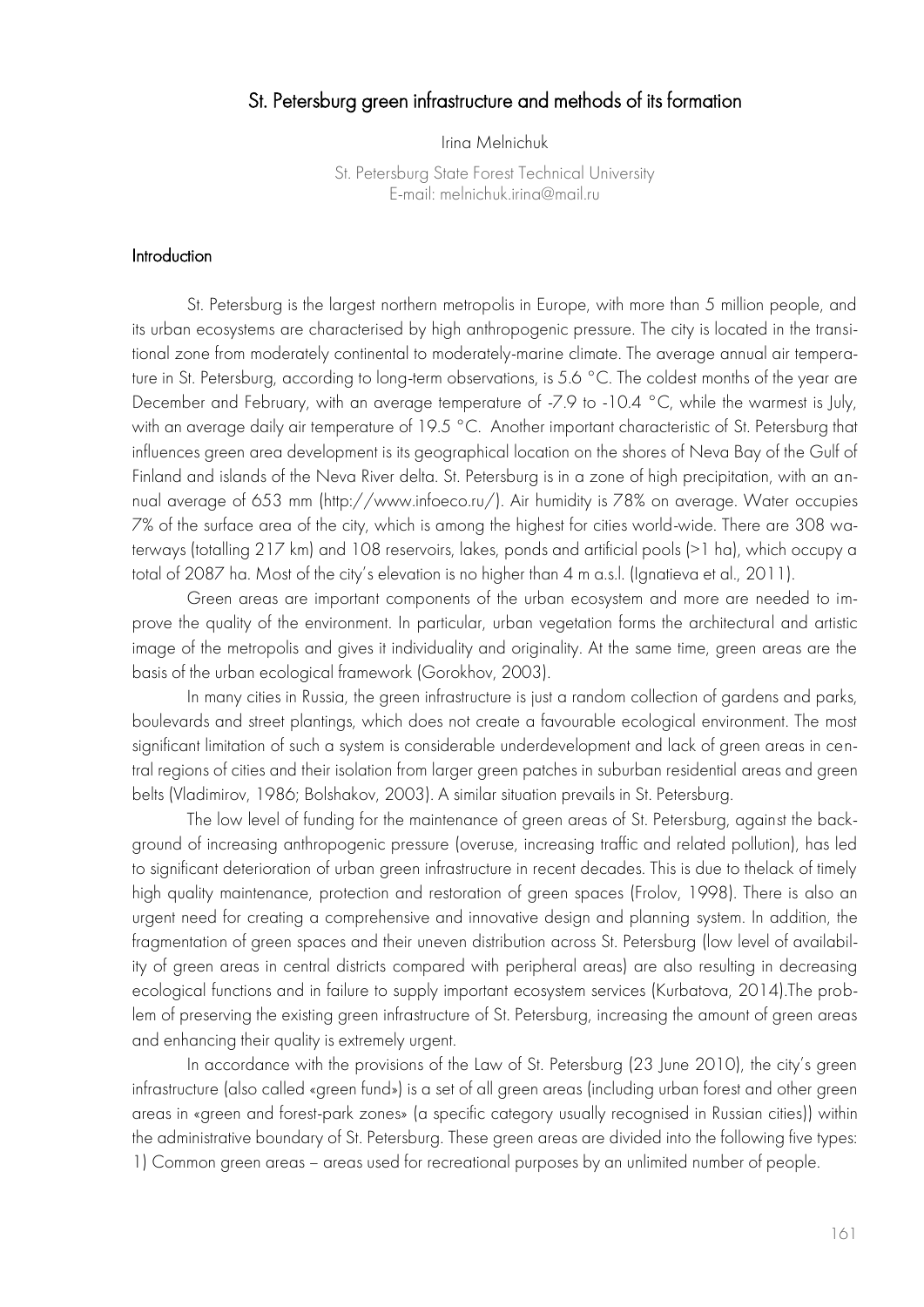2) Green areas that perform special functions – areas occupied by green spaces or intended for greening, or located in areas within a protection zone (drinking water supply sources; sanitary, noise and water protection green areas; buffer zones and fire zones; cemeteries); within the right-of-way roads, railways and engineering structures, and in other areas that require the establishment of protective planting, including street planting (within the boundaries of the St. Petersburg road network).

3) Green areas of limited use – located in various land use zones (parts of land) owned by St. Petersburg and occupied by green spaces, but to which access is limited or restricted by their rights holders.

4) Protective forest areas – urban forests and (or) forest park zones located in the territory of St. Petersburg, the boundaries of which are defined in accordance with the requirements of forest legislation.

5) Green areas of specially protected natural territories – the green areas located within the boundaries of specially protected natural areas of St. Petersburg (Law of St. Petersburg, 2005).

#### **Methods**

In this study, we examined laws and legislative documents related to green areas and their organisation and planning that were available from St. Petersburg Administration and district administrations. An inventory of individual sites of various types of green area in St. Petersburg was carried out. The data in passports (documents which contain common information about the type and characteristics of green areas) of green common areas, green plantations performing special functions (including street planting), greenery of residential areas were analysed. An assessment was carried out on the condition of trees, shrubs and lawns, and on architectural and design elements. During the inventory of green spaces in St. Petersburg the following data were usually taken into consideration:

Trees: Type of plantation (common, group planting), tree numbers, species, age, diameter, and current condition. Shrubs: Type of plantings (alley or group), species, age, number of bushes, length (for avenue plantings) and current condition.

Lawns and flowerbeds: Area and coverage.

The state of a green area was determined by the following characteristics:

Good – Trees and shrubs: healthy plants with a well-developed crown, without significant damage. Lawns: Well-developed grass stand. Flowerbeds: No wilted plants.

Satisfactory- *Trees*. The plants are healthy, but with a badly developed crown, with significant damage or damage that is not threatening to the life of the tree and hollows in the trunk. Shrubs: Stand is without weeds and with occasional presence of sprouting. Lawn: Poorly maintained. Flowerbeds: Wilted parts of plants visible.

Unsatisfactory – *Trees*: incorrect and poorly developed crown, with significant damage and visible infection by diseases or pests which threaten the tree's existence.Shrubs:Presence of sprouting and dead parts, as well as weeds. Lawns:Patchy, dying and full of weeds. Flowerbeds:Large amounts of dead flowers and wilted plants.

The inventory plan showed the number of trees and shrubs in the target area. Based on the corrected graphic material and the full records from a work diary, a final inventory plan of the area was drawn up. The planalso included:

- external boundaries of a landscape-architectural object with linear dimensions

-description of the external situation outside the boundaries

- boundaries and numbers of recorded areas and biogroups.

During the analysis of materials, computer databases were created using GIS technology. Mathematical and statistical processing of research results was carried out using Excel applications (2010). The recording of green spaces and elements of landscaping was carried out using the computer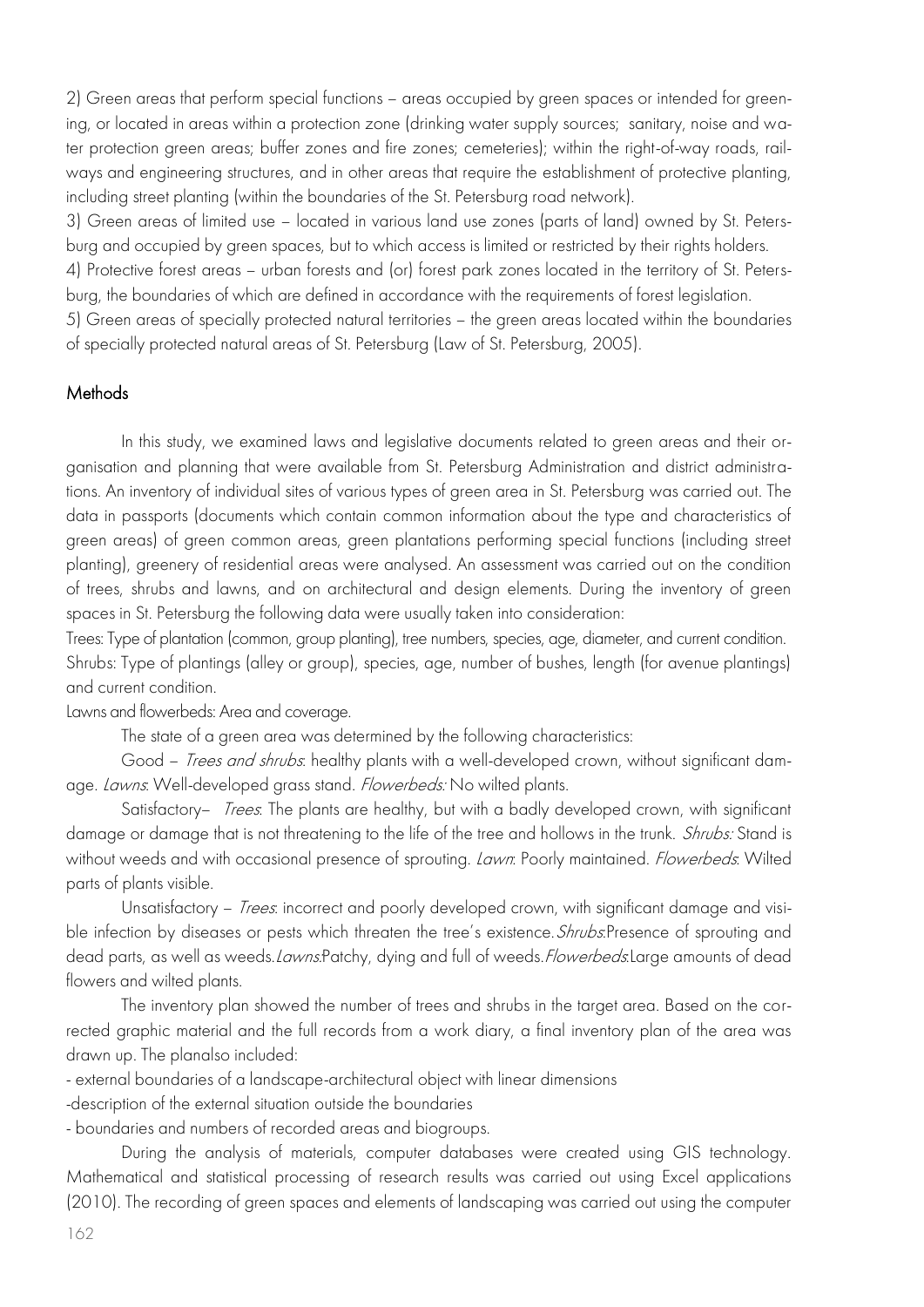programme "Electronic Passport of the Green Areas of St. Petersburg" (technical passports of green areas created by the Committee for the Improvement of St. Petersburg).

To analyse public opinion on the state of the green infrastructure in St. Petersburg, the express method was used.

#### Results and discussion

The total area of St. Petersburg is 143999 hectares, and the area of green infrastructure is 35390 hectares, which is 24.6% of the total area of the city. Around 65% of the green areas of the city are located within the territory of urban forests (22,900 hectares), concentrated mainly in the five administrative districts of St. Petersburg: Kurortnoye, Primorsky, Vyborgsky, Krasnoselsky and Petrodvorets (Table 1).

Fifteen specially protected natural areas with a total area of 6142.5 hectares have been established. Green common areas cover 5980hectares, which is 16.9% of the total area of green spaces of the city. The area of street planting is 2420 hectares (6.8% of total green area) and the area of residential greenery is 1410 hectares (4% of total green area) (Table 1).

| Code          | Type of green area                         | Area,<br>hectares | %    | <b>Notes</b>                                                          |
|---------------|--------------------------------------------|-------------------|------|-----------------------------------------------------------------------|
|               | Urban forests                              | 22900             | 64.7 |                                                                       |
| $\mathcal{P}$ | Common green areas                         | 5980              | 16.9 | 85 parks, 134 gardens, 1618 green<br>areas in squares, 108 boulevards |
| 3             | Street greening                            | 2420              | 6.8  |                                                                       |
| 4             | Residential housing green areas            | 1410              | 4    |                                                                       |
| 5             | Green areas that perform special functions | 2690              | 7.6  |                                                                       |
|               | Total                                      | 35390             | 100  |                                                                       |

Table 1.Green infrastructure of St. Petersburg

Although about a quarter of St. Petersburg is occupied by greenery, the distribution of green areas within the boundaries of the city's districts is extremely uneven (Fig.1).



Fig. 1.Location of common green areasin St. Petersburg (Regional Information System, 2015).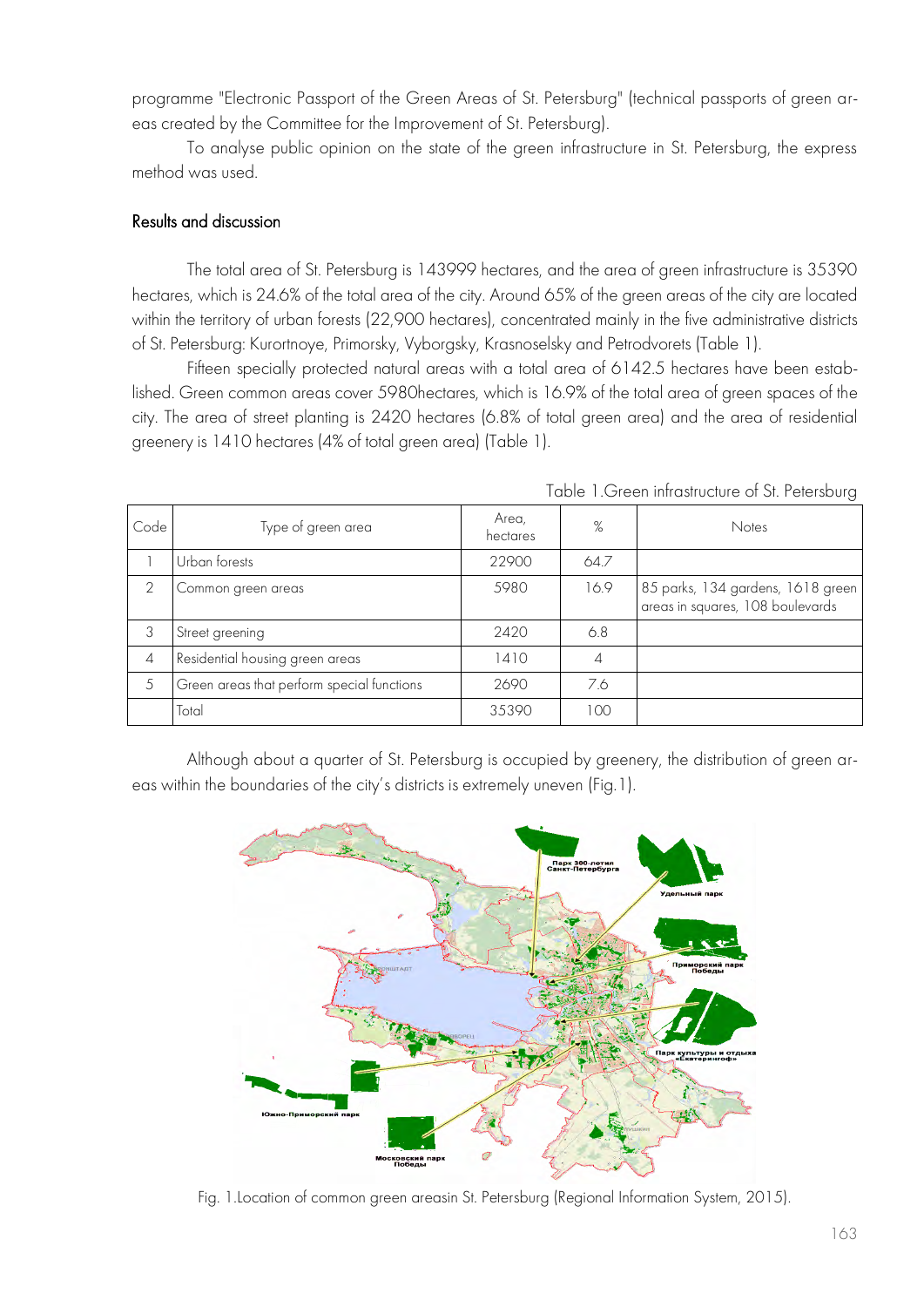The Law "On green plantations in St. Petersburg" (Law of St. Petersburg, 2010) sets standards for the quality of green spaces and the minimum standards for the provision of the population of St. Petersburg in all types of green areas.The standards for the quality of green spaces are established for the entire territory of St. Petersburg according to the biological indicators of the state of the environment and the stability of natural complexes.

Currently, the indicator of the per capitaprovision with green areas is determined for each district of St. Petersburg as the ratio of the sum of types of green areas (commongreen, limited use and multifamily greenery)to the total number of persons registered in the district (Analysis of security,2015) (Table 2).

| District         | Area of<br>common<br>green, $m2$ | Area of multi-<br>family green<br>area, $m2$ | Green areas<br>that perform<br>special func-<br>tions, $m2$ | Total area of<br>green,<br>m <sup>2</sup> | Number of<br>inhabitants<br>(2015). | Minimum<br>standard<br>of provi-<br>sion of<br>green<br>area, $m2$<br>per person | Actual<br>provision<br>of green<br>area, $m2$<br>per per-<br>son |
|------------------|----------------------------------|----------------------------------------------|-------------------------------------------------------------|-------------------------------------------|-------------------------------------|----------------------------------------------------------------------------------|------------------------------------------------------------------|
| Admiralteisky    | 942 900                          | 130 480                                      | 526 185                                                     | 1 599 565                                 | 172704                              | 6                                                                                | $\circ$                                                          |
| Vasileostrovsky  | 751 600                          | 493 400                                      | 578 405                                                     | 1823405                                   | 207 267                             | 6                                                                                | $\circ$                                                          |
| Viborgsky        | 6106100                          | 1 321 700                                    | 657 555                                                     | 8 0 8 5 3 5 5                             | 482 450                             | 12                                                                               | 17                                                               |
| Kalininsky       | 4 402 200                        | 1118700                                      | 1549519                                                     | 7070419                                   | 447 984                             | 12                                                                               | 16                                                               |
| Krasnogvardeisky | 1780400                          | 999700                                       | 793 603                                                     | 3 573 703                                 | 293 923                             | 12                                                                               | 12                                                               |
| Krasnoselsky     | 5 242 000                        | 801 800                                      | 1051927                                                     | 7095727                                   | 356074                              | 12                                                                               | 20                                                               |
| Kirovsky         | 2 397 800                        | 1192300                                      | 788615                                                      | 4378715                                   | 334 028                             | 12                                                                               | 13                                                               |
| Kolpinsky        | 2 270 800                        | 299 300                                      | 1460678                                                     | 4 0 3 0 7 7 8                             | 185 497                             | 6                                                                                | 22                                                               |
| Krondstatsky     | 487700                           | 53 500                                       | 162935                                                      | 704 135                                   | 44 3 3 5                            | 18                                                                               | 16                                                               |
| Kurortny         | 2 397 400                        | 777000                                       | 3 888 380                                                   | 7062780                                   | 69691                               | 18                                                                               | 101                                                              |
| Moscovsky        | 2862700                          | 1 530 500                                    | 503 182                                                     | 4896382                                   | 276 141                             | 12                                                                               | 18                                                               |
| Nevsky           | 2 5 2 0 8 0 0                    | 1892800                                      | 709 879                                                     | 5 1 2 3 4 7 9                             | 467919                              | 12                                                                               | $  \  $                                                          |
| Petrogradsky     | 2 2 5 4 8 0 0                    | 128710                                       | 1946540                                                     | 4 330 050                                 | 139 298                             | 6                                                                                | 31                                                               |
| Petrodvorets     | 10 957 500                       | 535 300                                      | 9649903                                                     | 21 142 703                                | 133 668                             | 18                                                                               | 158                                                              |
| Primorsky        | 5 303 900                        | 916000                                       | 581931                                                      | 6801831                                   | 544 032                             | 12                                                                               | 13                                                               |
| Pushkinsky       | 5908100                          | 485700                                       | 425853                                                      | 6819653                                   | 109 289                             | 18                                                                               | 62                                                               |
| Frunsensky       | 2 408 500                        | 1 359 000                                    | 904 048                                                     | 4671548                                   | 405745                              | 12                                                                               | 12                                                               |
| Central          | 781 900                          | 106 100                                      | 707 431                                                     | 1595431                                   | 226 390                             | 6                                                                                | $\overline{7}$                                                   |
| Total            | 59777100                         | 14 141 990                                   | 26 886 569                                                  | 100 805 659                               | 4896435                             | 12                                                                               | 21                                                               |

Table 2. Provision of green area per capita in St. Petersburg

The minimum standard for provision of green area per capitain St. Petersburg is as follows: For the Admiralty, Vasileostrovsky, Petrogradsky, Central, Kolpinsky districts of St. Petersburg it is 6 m<sup>2</sup> per capita;for Vyborgsky, Kalininsky, Kirovsky, Krasnogvardeisky, Krasnoselsky, Moscovsky, Nevsky, Primorsky andFrunsensky districts it is  $12 \text{ m}^2$  per capita; and forKronstatsky, Kurortny, Lomonosov, Petrodvorets and Pushkin districts it is  $18 \text{ m}^2$  per person (Law of St. Petersburg, 2010).

The actual provision of green area to residents of St. Petersburg ranges from 7 to 158  $m^2$  per capita (Table 2) In Kronstatsky and Nevsky districts, the actual provision of green areas is lower than the standard, while in the Central, Krasnogvardeisky, Kirovsky, Primorsky and Frunzensky districts, the provision is approaching the level of the minimum standard.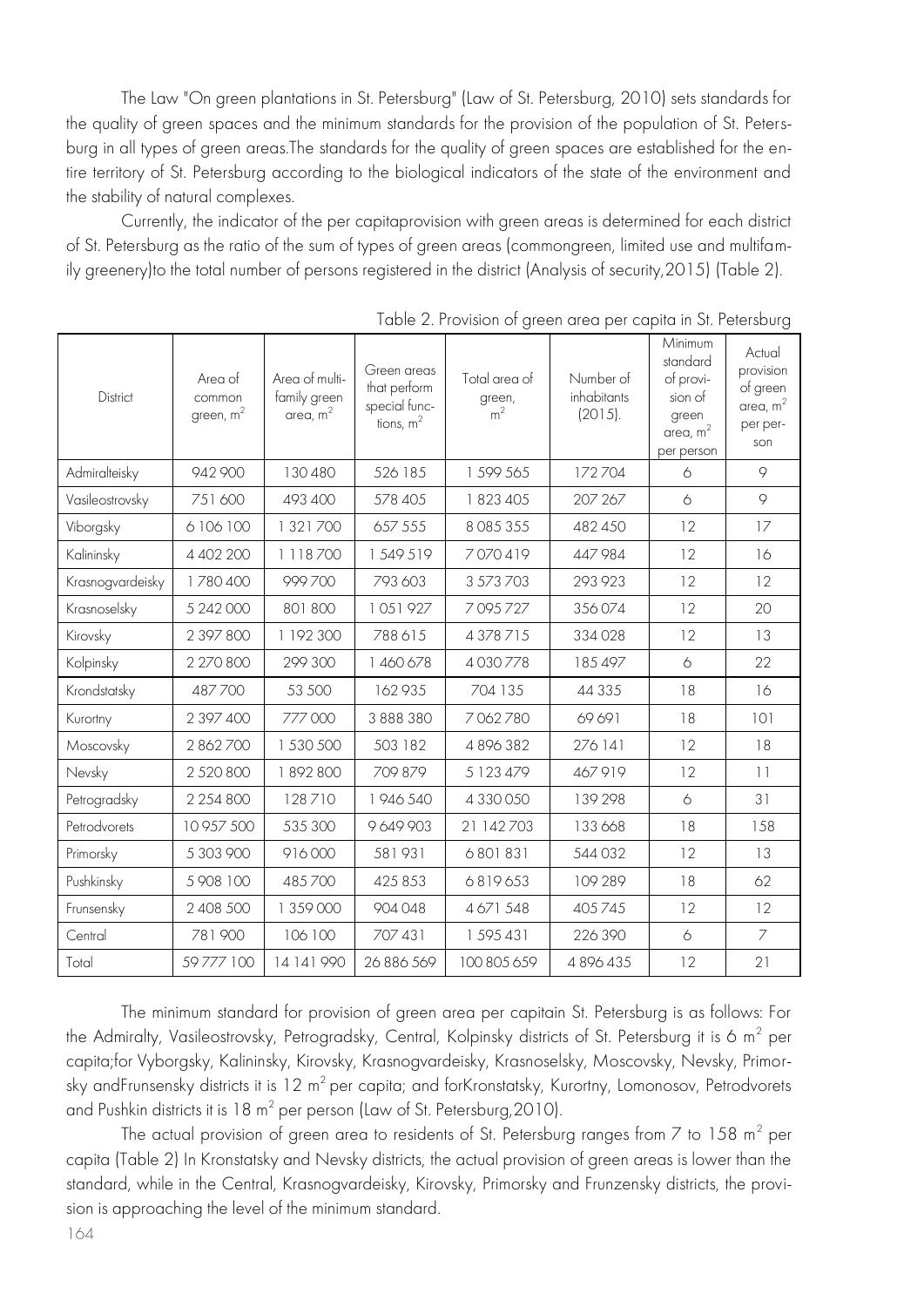For an objective assessment of this indicator, we advise a change in the methodology for calculating the green area per capitaindicator for St. Petersburg. It is important to include in the calculation all types of green areas that are part of the green infrastructure and are located within district's administrative boundaries. A similar practice is applied in other regions of the Russian Federation and throughout the world.



Fig.2.One of St. Petersburg parks.

Actual improvement of the current situation is possible if the city provides new territories for the creation of public green areas. This can be done for example using some areas of reserved greenery which, in accordance with the land planning documents, are intended for development of the 'green fund' of St. Petersburg. Another way is by increasing the percentage of green areas during the planning stage for new residential and non-residential developments. In the Central district of the city, where additional land for greenery is completely absent, an increase in green areas is possible by redevelopment of the former industrial belt (released after the withdrawal of industrial enterprises from the historical part of the city), as well as areas that are freed after demolition of various buildings that have no historical value, including dilapidated old housing. In order to actually implement these measures, it is necessary to amend the Law on the Master Plan of St. Petersburg in terms of increasing the areas for recreation and gardening in places where the provision of green areas is most acute issue (Nefedov, 2002).

At present, there are 1.68 million trees and 3.77 million shrubs growing in common green areas and street planting of St. Petersburg (Regional information system,2016). The predominant species are broadleaved trees(79.33% of the total population), followed by coniferous trees (20.67%). Around 78% of these trees are over 20 years old. According to our monitoring of the status of tree species, 30% of aged trees have approached the natural limit of their life expectancy. Therefore, the most important problem is the preservation of old-growth trees and an increase in planting to fill the gap left by lost specimens. The existing practice of annual planting of about 20 000 trees and 200 000 shrubs in common green areas and street planting (Committee for the Improvement of St. Petersburg, 2003-2015) is not sufficient for St. Petersburg and should be revisited.

In addition, to improve the sustainability of urban green areas in selecting species of trees and shrubs, it is recommended to use a comprehensive method for assessing the suitability of woody and shrub vegetation for the urban environment: gas resistance, resistance toanti-icing materials (which is a reality in St. Petersburg) and winter hardiness (Egorov, 2008; Analysis of the impact of anti-icing materials, 2015).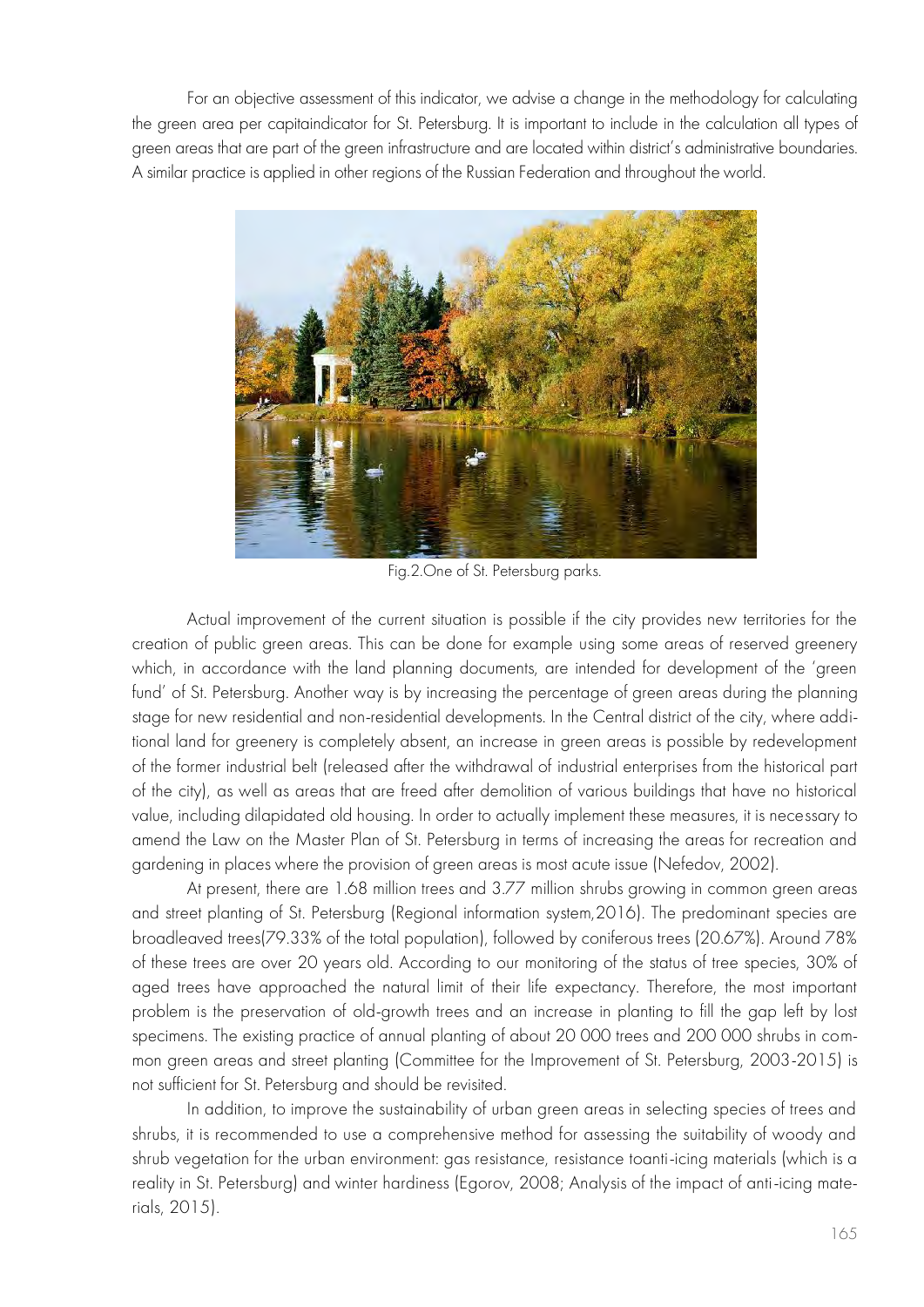We have developed a list of recommended gas- and winter-resistant trees and shrubs for street planting and common green areas in St. Petersburg. It includes 19 species and varieties of coniferous and 131 species and varieties of deciduous trees and shrubs.

To increase the resilience of urban green plantations to negative anti-icing materials, it is recommended to use the system approach in organising the planting structure. The main principles of this approach are: while determining the site of planting trees and shrubs, take into account the recommendations for optimal distances from the edge of the road carriageway and organise appropriate water drainage and air exchange in the zone of green plantings (Analysis of impact of anti-icing materials, 2015). In addition, the most important component of success in improving the sustainability of urban plantations is ensuring compliance with technologies for planting and quality of maintenance and management of green plantations, especially young trees.

According to the results of our sociological survey of St. Petersburg citizens, the level of improvement of the urban environment in St. Petersburg was estimated by residents at 3.3 points on a fivepoint scale(Express analysis,2015). The level of urban green areas and their improvement were rated 3.7 points. Most residents were worried about the poor condition of the lawns, the lack or neglect of green areas and the lack of or insufficient number of well-maintained green areas (Fig.2).



Fig.3.Results of the sociological survey of residents of St. Petersburg (Express analysis, 2015).

The most unfavourable conditions, according to residents, are in the Central, Admiralty, Vasileostrovsky, Nevsky, Primorsky, Vyborgsky and Krasnogvardeisky districts. The results of the survey were well-correlated with the actual data on the provision of green areas per capita (Table 1).

Analysis of the green infrastructure of St. Petersburg from the point of view of providing recreational activities and ecological function revealed the following problems:

Currently, the green infrastructure of the city includes 1945 items that have the status of the common green areas, including: 85 parks, 134 gardens, 1618 public gardens and 108 boulevards. At the same time, 387 items(with a total area of 620.58 hectares and which cover 10.4% of the total area of common green areas) are, in fact, unsuitable land for landscaping. They would need significant input of resources and time.

166 Special attention should be paid to the category of the special protected natural areas within urban boundaries. The limited regime for the use of such areas does not allow comfortable visits and rec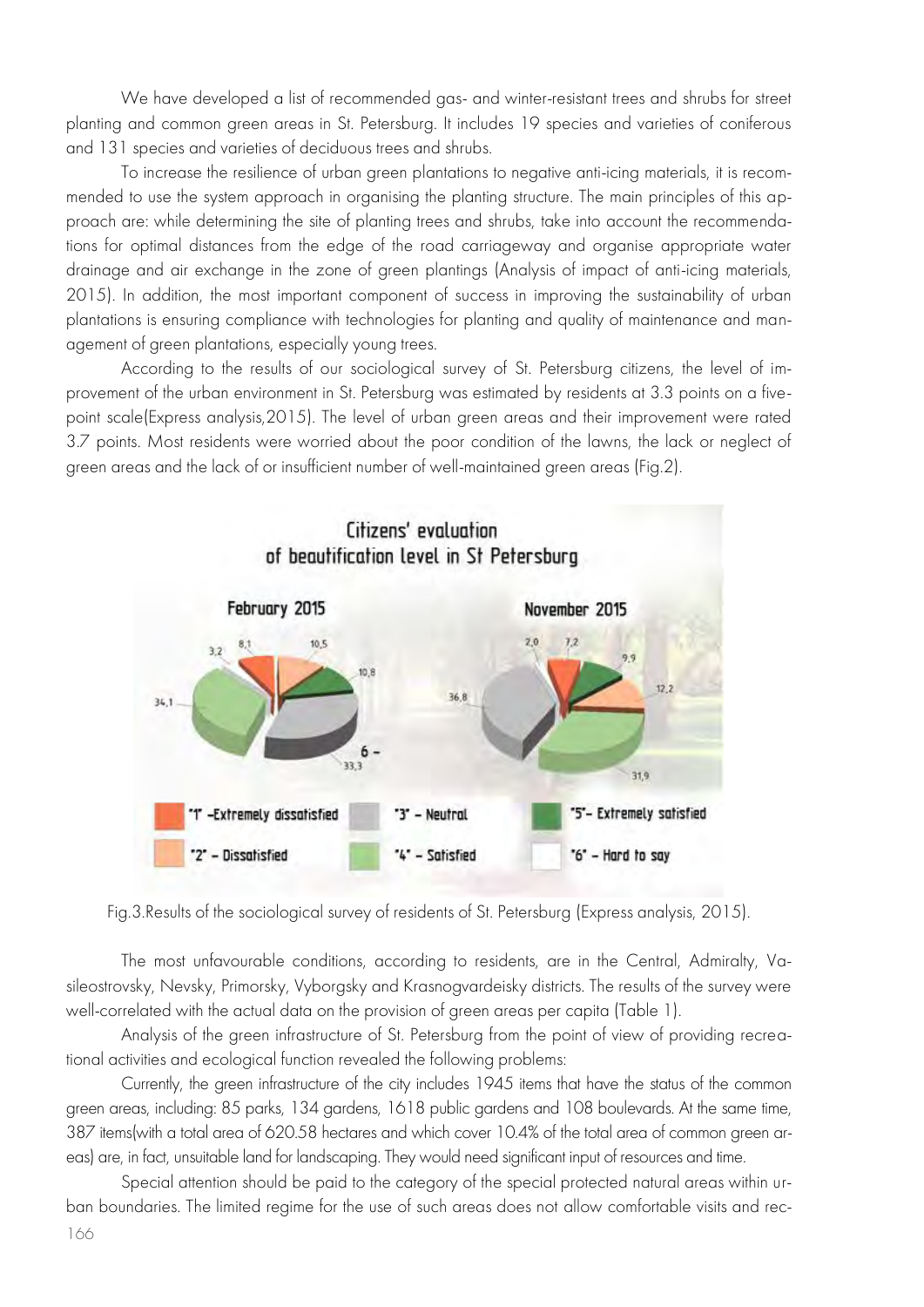reation of citizens in the territory of nature reserves. Thus, most of the territories of green spaces fulfil only the ecological function. There is a need to find a balanced strategy which would address both ecological and recreational functions.

#### **Conclusions**

Green areas in St. Petersburg do not work as a united system because of the large autonomy of green elements, isolation from suburban spaces and lack of green spaces in central districts. For a qualitative improvement of St. Petersburg's green infrastructure system and its recreational and environmental functions, it is necessary to reinforce the main axes of the green infrastructure as a logical continuation of certain green elements of the districts. At the intersection of such axes, it is advisable to form relatively large green zones which can be seen as centres of ecological activity.

Elements of green infrastructure must penetrate into all structural urban links, including residential and industrial areas. The green infrastructure and its biological characteristics must correspond to the specific local natural, economic and cultural characteristics of St. Petersburg.

Our vision of the preservation and the development of St. Petersburg green infrastructure as a united system can be implemented in the following ways: the formation of "green centres", "green corridors» and the primary links of the green infrastructure. It also includes the formation of a "green belt" (by involving urban forests) and the integration of all elements of green infrastructure into one united system.

Preservation, increasing qualitative biological characteristics and reducing green area fragmentation will increase the stability of green infrastructure and ensure sustainable development of St. Petersburg.

#### References

- Analysis of security. 2015. Analysis of the security of the population of St. Petersburg territories of greenery: http://gov.spb.ru/gov/otrasl/blago/.
- Analysisof anti-icing materials. 2015. Analysis of the impact of anti-icing materials on green plantations and proposals for changing their composition and methods for combating winter slipperiness in the territory of St. Petersburg / Committee for Nature Management, Environmental Protection and Ensuring Environmental Safety / - St. Petersburg, 2015.
- Bolshakov A.G.2003.Urban planning organization of the landscape as a factor of sustainable development of the territory. Thesis. Dr. arch. Irkutsk.
- Committee for the Improvement of St. Petersburg. 2003-2015. Plans for planting trees and shrubs of the Committee for the Improvement of St. Petersburg from 2003 to 2015. The archival data of the CB St. Petersburg.
- Committee for the Improvement of St. Petersburg.2016. Technical passports of the greenery of the Committee for the improvement of St. Petersburg: http://gov.spb.ru/gov/otrasl/blago/
- Ecological portal of St. Petersburg Committee for Environmental Management, Environmental Protection and Ensuring Environmental Safety: http://www.infoeco.ru/.
- Egorov A.2008. Development of a sustainable assortment of woody plants of the main green plantations of St. Petersburg / Report on research work.Scientific.Hands. SPb.,102pp.
- Express analysis. 2015.Express analysis of the results of monitoring the public opinion of the population